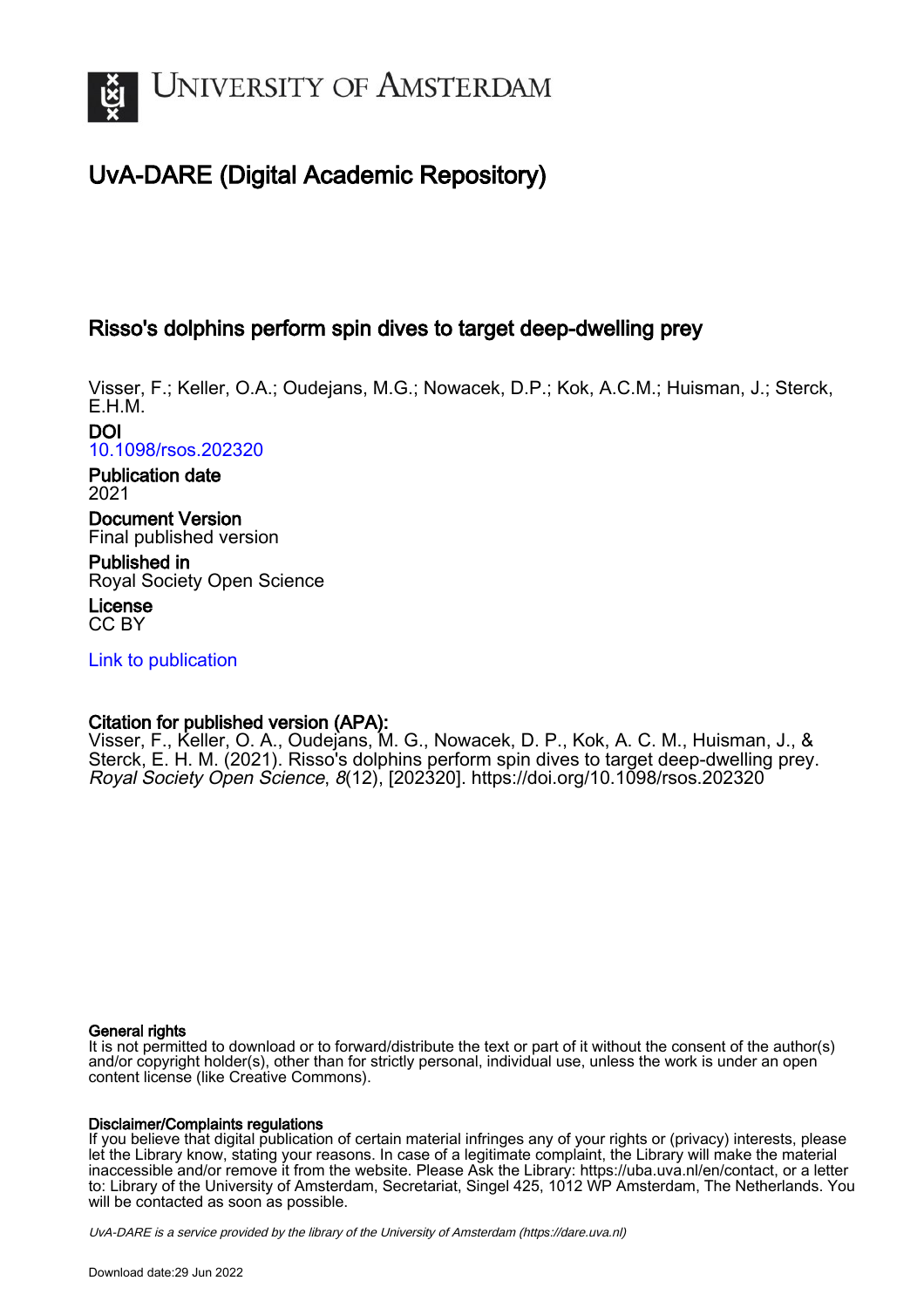# **ROYAL SOCIETY OPEN SCIENCE**

#### royalsocietypublishing.org/journal/rsos

# Research



Cite this article: Visser F, Keller OA, Oudejans MG, Nowacek DP, Kok ACM, Huisman J, Sterck EHM. 2021 Risso's dolphins perform spin dives to target deep-dwelling prey. R. Soc. Open Sci. 8: 202320.

https://doi.org/10.1098/rsos.202320

Received: 13 January 2021 Accepted: 29 October 2021

#### Subject Category:

Ecology, conservation and global change biology

#### Subject Areas:

behaviour/ecology

#### Keywords:

deep-sea food web, scattering layer, deep-diving, optimal foraging, animal decision-making, Grampus griseus

#### Author for correspondence:

Fleur Visser e-mail: [f.visser@uva.nl](mailto:f.visser@uva.nl)

Electronic supplementary material is available online at [https://doi.org/10.6084/m9.figshare.c.](https://doi.org/10.6084/m9.figshare.c.5713102) [5713102.](https://doi.org/10.6084/m9.figshare.c.5713102)

THE ROYAL SOCIETY **PUBLISHING** 

# Risso's dolphins perform spin dives to target deep-dwelling prey

Fleur Visser<sup>1,2,3</sup>, Onno A. Keller<sup>1,2,4</sup>, Machiel G. Oudejans<sup>3</sup>, Douglas P. Nowacek<sup>5,6</sup>, Annebelle C. M. Ko $k^{3,7,8}$ , Jef Huisman<sup>1</sup> and Elisabeth H. M. Sterck<sup>4,9</sup>

<sup>1</sup> Department of Freshwater and Marine Ecology, Institute for Biodiversity and Ecosystem Dynamics, University of Amsterdam, PO Box 94240, 1090 GE, Amsterdam, The Netherlands <sup>2</sup>Department of Coastal Systems, NIOZ Royal Netherlands Institute for Sea Research, PO Box 59, 1790 AB, Den Burg, Texel, The Netherlands <sup>3</sup>Kelp Marine Research, 1624 CJ, Hoorn, The Netherlands <sup>4</sup>Department of Biology, Utrecht University, 3584 CH, Utrecht, The Netherlands <sup>5</sup>Nicholas School of the Environment, Duke University Marine Laboratory, Beaufort, NC 28516, USA 6 Pratt School of Engineering, Duke University, Durham, NC 27708, USA  $^7$ Institute of Biology, Leiden University, PO Box 9509, 2300 RA, Leiden, The Netherlands <sup>8</sup>Scripps Institution of Oceanography, UCSD, La Jolla 92093–0205, USA <sup>9</sup> Animal Science Department, Biomedical Primate Research Centre, 2288 GJ, Rijswijk, The Netherlands

FV, [0000-0003-1024-3244](http://orcid.org/0000-0003-1024-3244); OAK, [0000-0002-3443-1234](https://orcid.org/0000-0002-3443-1234); ACMK, [0000-0001-6619-0191](http://orcid.org/0000-0001-6619-0191)

Foraging decisions of deep-diving cetaceans can provide fundamental insight into food web dynamics of the deep pelagic ocean. Cetacean optimal foraging entails a tight balance between oxygen-conserving dive strategies and access to deepdwelling prey of sufficient energetic reward. Risso's dolphins (Grampus griseus) displayed a thus far unknown dive strategy, which we termed the spin dive. Dives started with intense stroking and right-sided lateral rotation. This remarkable behaviour resulted in a rapid descent. By tracking the fine-scale foraging behaviour of seven tagged individuals, matched with prey layer recordings, we tested the hypothesis that spin dives are foraging dives targeting deep-dwelling prey. Hunting depth traced the diel movement of the deep scattering layer, a dense aggregation of prey, that resides deep during the day and nearsurface at night. Individuals shifted their foraging strategy from deep spin dives to shallow non-spin dives around dusk. Spin dives were significantly faster, steeper and deeper than non-spin dives, effectively minimizing transit time to bountiful mesopelagic prey, and were focused on periods when the migratory prey might be easier to catch. Hence, whereas Risso's

© 2021 The Authors. Published by the Royal Society under the terms of the Creative Commons Attribution License<http://creativecommons.org/licenses/by/4.0/>, which permits unrestricted use, provided the original author and source are credited.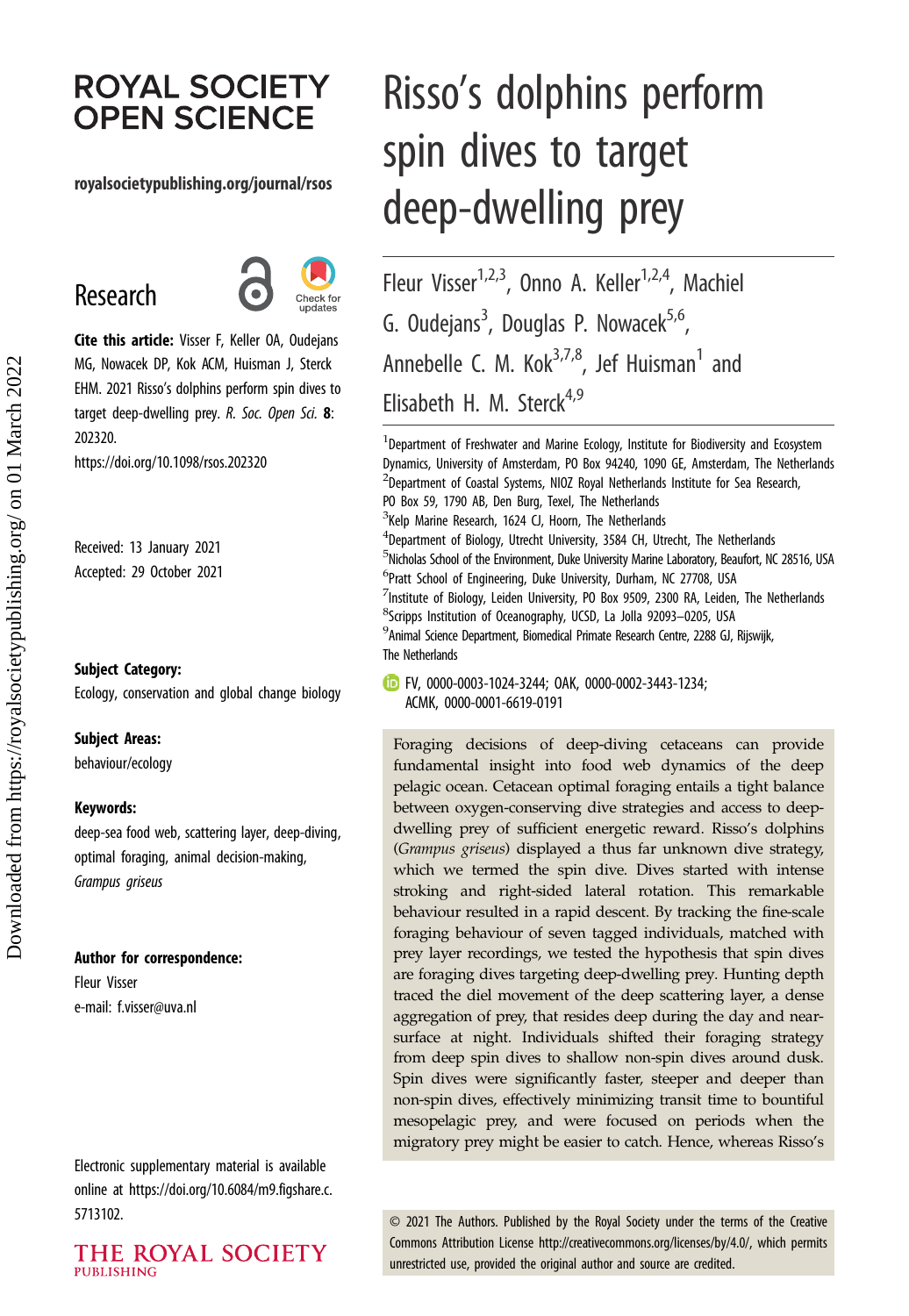2

dolphins were mostly shallow, nocturnal foragers, their spin dives enabled extended and rewarding diurnal foraging on deep-dwelling prey.

## 1. Background

Understanding species interactions in the deep sea is one of the key challenges in the study of oceanic food webs [\[1\]](#page-9-0). However, due to the difficulty of observation of both predator and prey, knowledge on meso- and bathypelagic predator–prey systems remains virtually non-existent. As top predators, cetaceans are key drivers of oceanic food web structure [[2](#page-9-0)]. During foraging, they face a trade-off between selective forces arising from oxygen uptake at the surface and prey capture at depth. Spatial separation between these two vital resources is specifically pronounced in deep-diving toothed whales, driving the evolution of energy-conserving dive strategies [\[3\]](#page-9-0).

Deep dives are costly for air-breathing marine predators, as the increased temporal and energetic costs of travel, in combination with physiological restrictions, constrain effective foraging time at depth [[4](#page-9-0),[5](#page-9-0)]. Minimizing cost of travel is thus essential to maintain optimal foraging [\[6\]](#page-9-0) and deepdiving cetaceans have evolved specialized diving, oxygen-conserving and biosonar strategies to target and locate deep-dwelling prey [[4,7](#page-9-0)–[9\]](#page-9-0).

The deep-diving Risso's dolphin (Grampus griseus) hunts cephalopods and fish using biosonar [\[10](#page-9-0)–[13\]](#page-10-0). Individuals target different foraging zones and can actively switch between shallower and deeper dives. Their target foraging depth, around 50–600 m, is determined prior to dive-onset, using the information on prey layers and foraging performance obtained in previous dives [[14](#page-10-0)–[16](#page-10-0)]. Prior to their dives, Risso's dolphins may not only actively choose their target depth, but also optimize their dive and movement strategy. Here, we report on a unique dive type observed in Risso's dolphins. This dive starts with intense stroking at the surface, followed by a rapid lateral rotation onto the side, a subsequent turn downwards and rapid descent into deeper waters (electronic supplementary material, video S1). This 'spin dive' has not been described previously and its function remains untested.

We hypothesize that spin dives function to optimize Risso's dolphin foraging performance when targeting deep-dwelling prey in the pelagic environment.We tested this hypothesis by comparing the fine-scale foraging behaviour associated with spin dives and non-spin dives of Risso's dolphins in the Azores, equipped with suction cup-attached sound and movement recording tags [[17](#page-10-0)]. These data were matched with in situ data on prey layer depth, obtained from echo sounders. By dual observation of deep-diving dolphins and their prey, we further investigate the foraging strategies employed by air-breathing marine predators and provide rare insight into predator–prey interactions of the deep pelagic ocean.

## 2. Methods

## 2.1. Data collection

Fieldwork was conducted off Terceira Island, Azores (Portugal) between May and August of 2012–2019. Shore- and vessel-based observations were conducted to locate and track groups of Risso's dolphins (G. griseus). Acoustic and movement data of seven adult individuals were collected using suction cup-attached DTAGs V.3 (240 kHz sound, 200 Hz accelerometer, magnetometer and depth data; [\[17](#page-10-0)]). The dolphins were tagged from a 6 m rigid-hulled inflatable vessel, using a 6–8 m carbon-fibre pole. Tags were placed between the blowhole and dorsal fin, dorsally or on the flank. Foraging dives were filmed using an unpiloted aerial system (DJI Phantom 4 Pro) to record the movement behaviour of animals at the surface [[18\]](#page-10-0). The onset of a spin dive is an active surface behaviour (near-surface acceleration plus rotation, inducing a marked trail of white water) that can be reliably characterized from visual observations ([figure 1](#page-3-0); electronic supplementary material, video S1, [\[16](#page-10-0)]). Focal follows of dolphin groups were conducted throughout daylight hours and recorded the presence/absence of spin dives as a function of time of day (2 min sampling interval; *sensu* [\[19](#page-10-0)]). The presence of non-spin foraging dives could not be assessed from visual observation data alone.

## 2.2. Acoustic analysis—identify foraging effort

All acoustic and movement data from the DTAGs were analysed using Matlab 2014b (Mathworks, MA, USA), using scripts from the DTAG toolbox (available from: [www.soundtags.org](http://www.soundtags.org) and [www.](http://www.animaltags.org)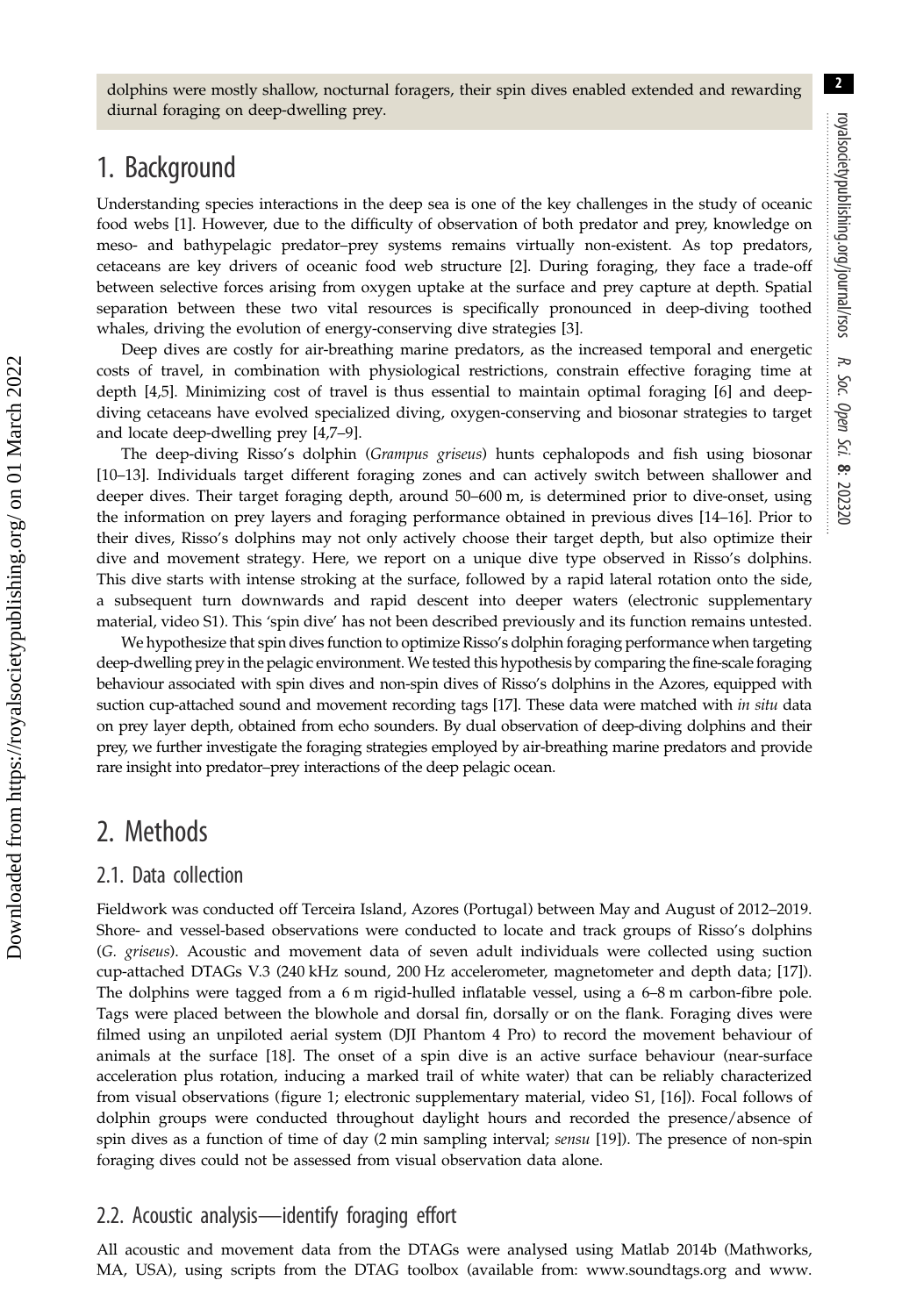<span id="page-3-0"></span>

Figure 1. Fine-scale movement kinematics at the onset of spin and non-spin foraging dives.  $(a-g)$  Show a typical example of a spin dive and  $(h-n)$  of a non-spin dive (also known as 'arch-out dive'). Energetic spin (a) versus slow body arch (h) at the onset of a spin and a non-spin dive. (b) and (i): graphic representation of body orientation and depth from 5 s before to 5 s after the onset of the dive (indicated by the red vertical dashed line at  $t = 0$ ). (c-g) and ( $j - n$ ): movement kinematics from 5 s before to 25 s after the onset of the dive at  $t = 0$ . (c,j) Depth of the individual animal; (d,k) acceleration ( $A_{xyz}$ ) along the three body axes (proxy for fluking), gliding initiated at 21 s (d) and 14 s (k); (e,l) change in body orientation, by pitch (blue) and lateral rotation (red); (f,m) forward speed; (g,n) MSA (proxy for energetic expenditure). In the spin dive, surface acceleration from strong fluking effort (onset at  $t = -4$  s) is followed by a right-sided rotation (e; onset at  $t = -1$  s), resulting in rapid descent (c,f). The individual performs a full spin (360° rotation,  $t = -1$  to  $t = +8$  s). Surface acceleration (k,n) and strong axial rotation (1) are absent in the first seconds of non-spin dives.

[animaltags.org](http://www.animaltags.org)). The presence of foraging effort was identified from the biosonar vocalizations used by cetaceans to locate prey (echolocation clicks), recorded on the tag hydrophones. The timing of the start and end of echolocation click series (prey search vocalization) as well as foraging buzzes (vocalization at end of click series, indicating prey capture attempt; [\[20](#page-10-0)]) of the tagged animal were obtained manually through customized auditing scripts. Clicks by tagged dolphins can be readily distinguished from clicks produced by nearby conspecifics by their fairly consistent angle of arrival [[20\]](#page-10-0) and the existence of low-frequency energy (less than 15 kHz), which is absent in clicks produced by nearby animals [\[21](#page-10-0),[22](#page-10-0)]. The start and end of echolocation click series and the use of foraging buzzes were then matched to the depth of the tagged dolphins, using the pressure sensor data.

## 2.3. Identifying dive types

Visual observations indicated that Risso's dolphins off the Azores exhibited at least two dive types. In the first dive type, individuals speed up just below the surface after which they rotate onto their side before diving (spin dive; not previously described; figure 1a). In the second dive type, the animal arches its body out of the water, sometimes followed by the fluke breaching the surface (known as 'arch-out dive'; figure 1h). To identify these two dive types, we investigated pitch (descent/ascent angle) and lateral rotation (roll) during dives from the tag data. We computed the start times (t) of all dives greater than 20 m using the *finddives* function. Dives shallower than 20 m were excluded since these typically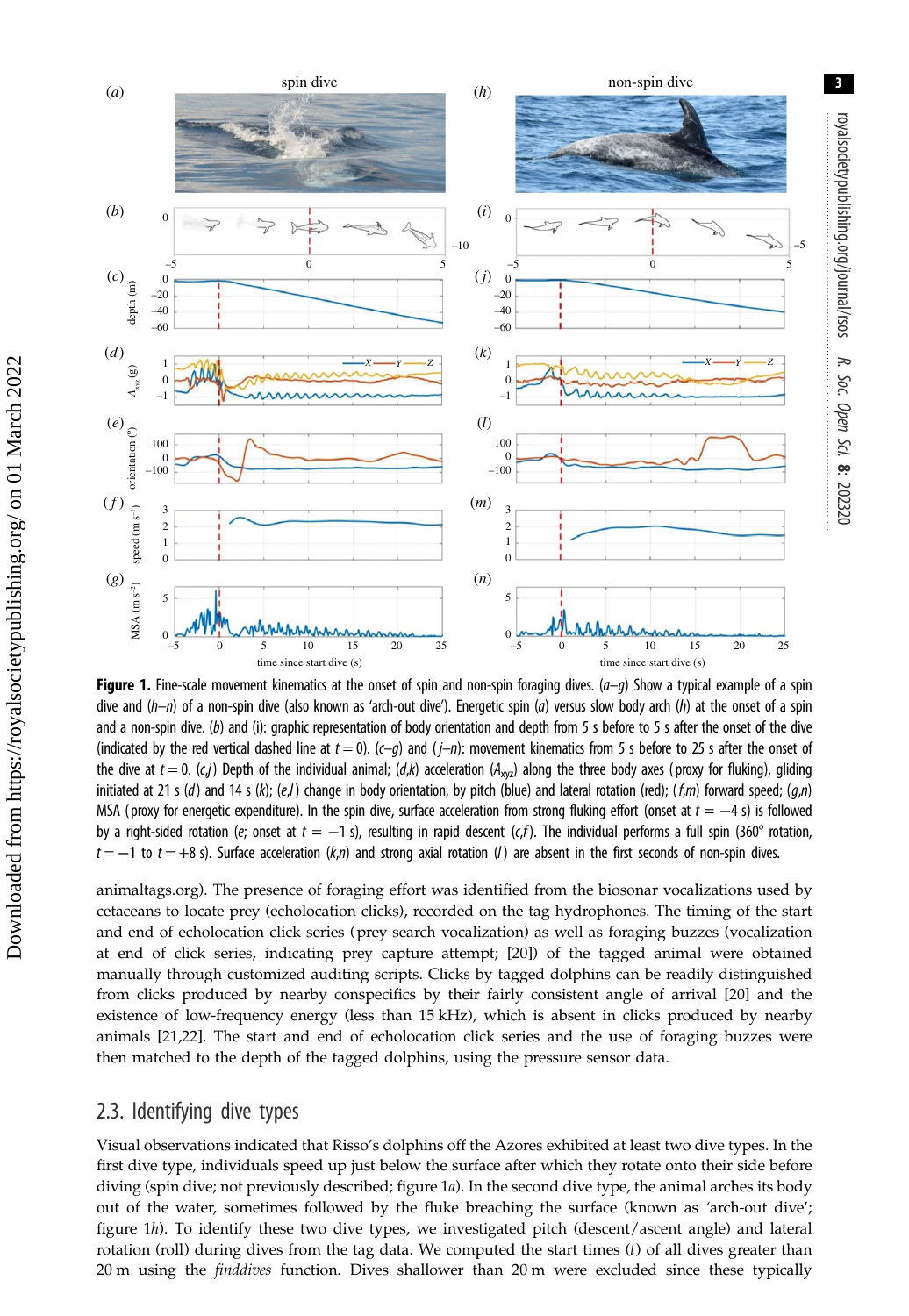represent regular breathing dives instead of foraging dives [\[11\]](#page-9-0). In addition, we excluded (i) the first dive of a deployment (possibly responding to tagging), (ii) incomplete dives that occurred at the end of a deployment during which the tag came off, (iii) dives during which the accelerometer signal was very noisy (i.e. not all suction cups well-attached), and (iv) dives that occurred in periods where the tag position could not be determined reliably.

The pitch and lateral rotation (degrees) of the tagged animals were computed from the raw accelerometer data on the tag following standard methods for tag data analysis [\[17](#page-10-0)]. Movement from accelerometer data can be separated into static and dynamic acceleration. Static movement describes low-frequency movement such as body orientation, while dynamic movement describes high-frequency movement like rapid stroking. We applied a low-pass filter to the pitch and rotation data to enable tracking of the body orientation at the start of each dive, using the dsf function. In order to remove all dynamic movement (related to stroking), the filter cut-off frequency was set at 70% of the dominant stroke frequency (e.g. [[23](#page-10-0)]). The low-pass pitch and lateral rotation data were analysed for a 1 s window around the start of each dive (from  $t = -0.5$  s to  $t = +0.5$  s). For each window, we obtained the mean change in pitch (deviation from horizontal plane) and the value of rotation that deviated most from 0 (negative values indicate a right-sided rotation, positive values indicate a left-sided rotation). Dives were classified as spin dives if the mean change in pitch was lower than  $0^{\circ}$  and if the lateral rotation exceeded  $60^\circ$  in either direction (negative for right, positive for left). The threshold of  $60^\circ$  was chosen after inspection of the distribution of the maximum and minimum rotation values obtained for each window. Dives were classified as foraging dives if they contained one or more foraging buzzes. We then combined movement and acoustic data to classify four dive types: (i) spin dive with foraging  $(S + F+)$ , (ii) spin dive without foraging  $(S + F-)$ , (iii) non-spin dive with foraging  $(S - F+)$  and (iv) non-spin dive without foraging (S − F−). Subsequent analyses were conducted on the foraging dives (non-foraging dive characteristics reported in the electronic supplementary material, table S1).

#### 2.4. Characterizing dive types

We analysed the duration, depth, movement metrics, echolocation characteristics and % foraging effort of each foraging dive. The start and end of foraging were defined as the timing of the first and last buzz in a dive, respectively, from which the time allocated to foraging was calculated. We defined the descent phase as the period from the start of a dive until the first buzz and the ascent phase as the period from the last buzz until the end of a dive, thus defining transit to and from prey layers, respectively. For the descent and ascent phase, we calculated the mean pitch (degrees) and the mean forward speed (m s<sup>-1</sup>). Forward speed is defined as the speed in the direction of motion of the animal. It was estimated from the vertical speed (change in depth over time), divided by the sine of the pitch angle, using the orientation-corrected depth rate (ocdr) function [\[24\]](#page-10-0). This method becomes unreliable at low pitch angles and was therefore only calculated when the pitch angle of the animal exceeded  $20^{\circ}$ . We computed the mean minimum specific acceleration (MSA, in m s<sup>-2</sup>; [[25\]](#page-10-0) for a 5 s window before (pre;  $t = -5$  s) and after (post;  $t = +5$  s) the onset of a dive. The MSA is a measure for the magnitude of dynamic (high-frequency) acceleration and can therefore be used as a proxy for stroking effort. The inter-dive-interval (IDI) was computed for all consecutive spin dives and non-spin dives that were spaced maximally 30 min apart  $(N = 109/121)$  total IDIs). To compare potential foraging gain over multiple dives between spin and non-spin dives, foraging bouts were identified as two or more consecutive foraging dives of the same type (spin or non-spin) with a maximum IDI of twice the respective mean dive duration (spin: 19.2; non-spin: 12.8 min). Differences between spin and non-spin foraging dive types and bouts were analysed using generalized linear mixed models (GLMMs; lme4 package; [\[26\]](#page-10-0) with animal ID as a random effect, in R v. 3.4.3 [\[27](#page-10-0)].

#### 2.5. Prey records

Recording of potential prey in the water column was conducted using dual deployment of 38 and 120 kHz scientific echo sounders (Simrad EK60) from the research vessel [\[28](#page-10-0)].

Records were made in July/August 2018 and 2019 in Risso's dolphin foraging habitat, between 06.00 in the morning and 02.30 at night (1–6 h per record, during 10 days). Foraging habitat was previously defined from the visual observation of spin dives, during focal follows [[16\]](#page-10-0). Upper and lower boundaries of the main biomass aggregation of apparent scattering layers were determined for each 30 min of recording time using Echoview (v. 9) and averaged to obtain mean depths for each 30 min period.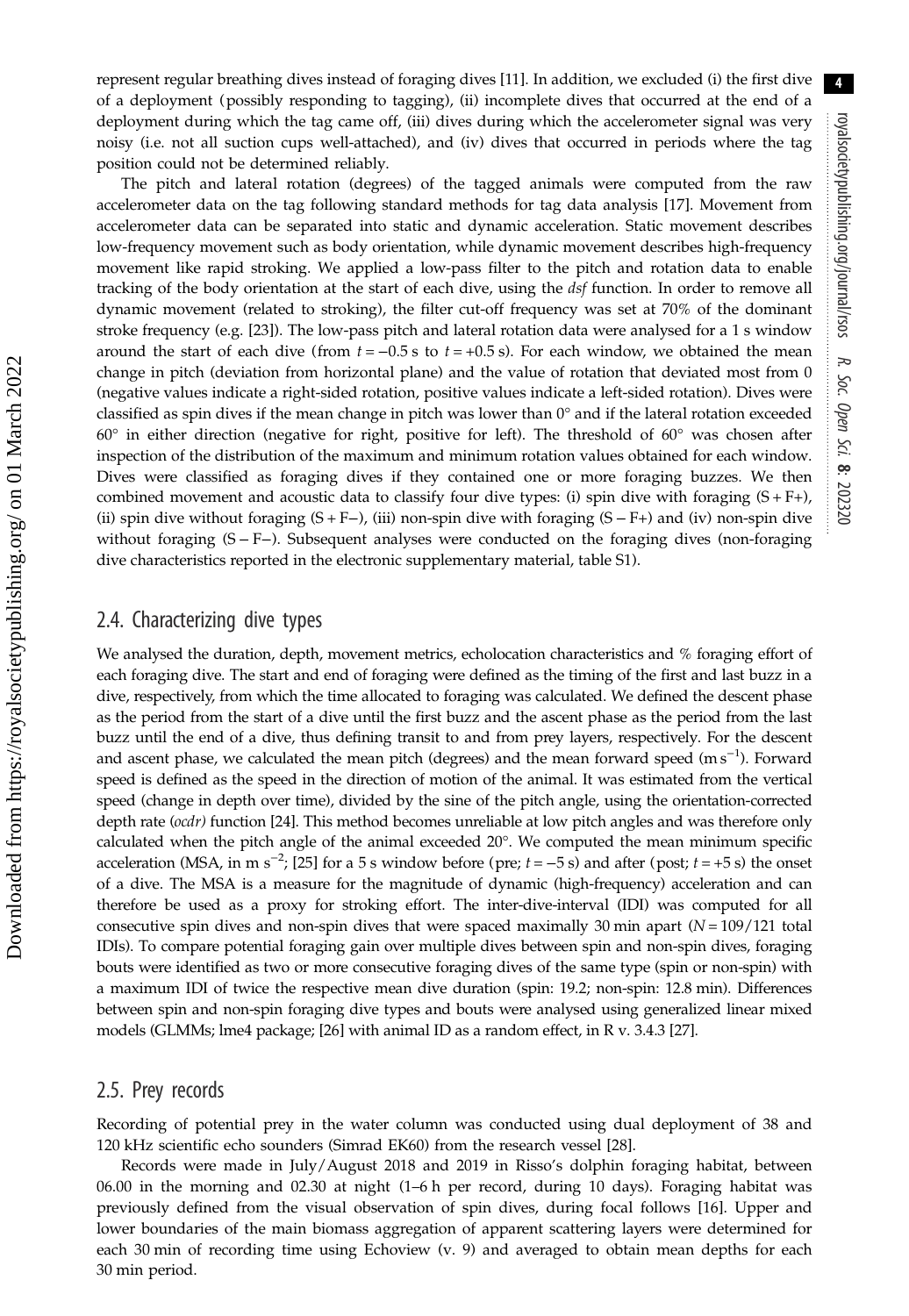|  |                                                                                         |  |  |  |  |  |  |  |  |  | Table 1. Number of spin and non-spin foraging (F+) and non-foraging (F-) dives recorded during eight tag deployments |  |
|--|-----------------------------------------------------------------------------------------|--|--|--|--|--|--|--|--|--|----------------------------------------------------------------------------------------------------------------------|--|
|  | (DTAGs) on seven adult Risso's dolphins (Grampus griseus), off Terceira Island, Azores. |  |  |  |  |  |  |  |  |  |                                                                                                                      |  |

|              |           |                 |                 |              | spin         |              |    | non-spin |  |  |
|--------------|-----------|-----------------|-----------------|--------------|--------------|--------------|----|----------|--|--|
| ind.         | tag ID    | date of tagging | time of tagging | duration (h) | F+.          | F—           | F+ | F—       |  |  |
| 1            | gg13_238a | 26 Aug 2013     | 16.12           | 5.7          | <sup>2</sup> | $\mathbf{0}$ | 3  | 8        |  |  |
|              | gg17_203a | 22 July 2017    | 12.33           | 9.4          | 20           | 0            | 0  | 5        |  |  |
| 2            | gg15_229a | 17 Aug 2015     | 9.41            | 16.7         | 10           | 3            | 30 | 22       |  |  |
| 3            | qq15_229c | 17 Aug 2015     | 13.53           | 11.0         | $\mathbf{0}$ | 0            | 18 | 19       |  |  |
| 4            | gg16_169a | 17 June 2016    | 14.12           | 4.9          | 8            | 2            | 3  | 8        |  |  |
| 5            | gg16_171a | 19 June 2016    | 8.51            | 11.8         | 4            |              | 0  | 12       |  |  |
| 6            | gg17_200a | 19 July 2017    | 11.04           | 15.9         | 25           |              |    | 10       |  |  |
| 7            | gg18_214a | 2 Aug 2018      | 15.37           | 10.2         | 6            | 0            | 15 | 30       |  |  |
| <b>Total</b> |           |                 |                 | 85.6         | 75           | 7            | 70 | 114      |  |  |

## 3. Results and discussion

#### 3.1. Risso's dolphins employ two foraging dive strategies

We analysed the acoustic and movement behaviour of eight tag recordings from seven individual Risso's dolphins, performing a total of 266 dives, reaching depths of 20–623 m (table 1). Spin dives produced a distinct signal in the accelerometer data and could readily be distinguished from non-spin dives ([figure 1](#page-3-0); electronic supplementary material, figure S1). Spin dives were initiated by strong fluking (figure  $1a,d$ ) followed by a pronounced right-sided lateral rotation (63-171° in the 1 s window centred around the start of each dive; [figure 1](#page-3-0)a,b,e; electronic supplementary material, figure S1 and video S1). After the initial spin, the animals rapidly descended into deeper water (figure  $1c<sub>f</sub>$ ) at a steep, downwardangled pitch ([figure 1](#page-3-0)e; electronic supplementary material, figure S1). The lateral rotation after the initial spin at the surface varied across dives, individuals either kept rotating, up to or over 360°, maintained their lateral orientation or gradually rotated back left. In contrast, non-spin dives lacked strong fluking at dive-onset and started with a change in pitch (figure  $1h, i, k, l$ ), indicative of an arching of the body as typically observed in cetacean dives.

In total, 82 of the 266 dives were spin dives, performed by six out of seven individuals. Of these, 75 spin dives (91%) contained foraging buzzes (table 1). Non-foraging dives were predominantly nonspin dives (94%). These results confirm the hypothesis that Risso's dolphin spin dives are foraging dives. In total, seven spin dives (9%) did not contain foraging buzzes, possibly representing aborted foraging dives. Three of these dives were the only left-sided spin dives. Spin foraging dives were always right-sided, an interesting example of lateralization in marine mammals (electronic supplementary material, figure S1). However, Risso's dolphins did not forage exclusively during spin dives: 38% of non-spin dives contained foraging buzzes (table 1).

## 3.2. Spin dives: getting deep, fast

Spin dives were more than two times deeper than non-spin foraging dives. More specifically, on average the maximum depth per spin dive was 426 m whereas that of non-spin dives was only 178 m ([table 2](#page-6-0)). Similarly, the mean depth of prey capture attempts (buzzes) was 344 m for spin dives but only 148 m for non-spin dives [\(table 2\)](#page-6-0). Furthermore, spin dives had a significantly higher forward speed during descent than non-spin dives (2.5 versus 2.0 m s<sup>-1</sup>) and a steeper downward angle (–60° versus –41°; [table 2](#page-6-0) and [figure 1\)](#page-3-0). As a result, while first prey capture attempts were made significantly deeper during spin dives than non-spin dives (287 versus 126 m), there was no significant difference in time spent to reach first prey (145 versus 121 s; [table 2\)](#page-6-0). Spin dives thus represent a dive strategy to obtain fast access to deepdwelling prey.

Risso's dolphins actively stroked during the first part of their spin foraging dive descent, performing a lateral rotation at dive-onset (the spin). After reaching negative buoyancy, this was followed by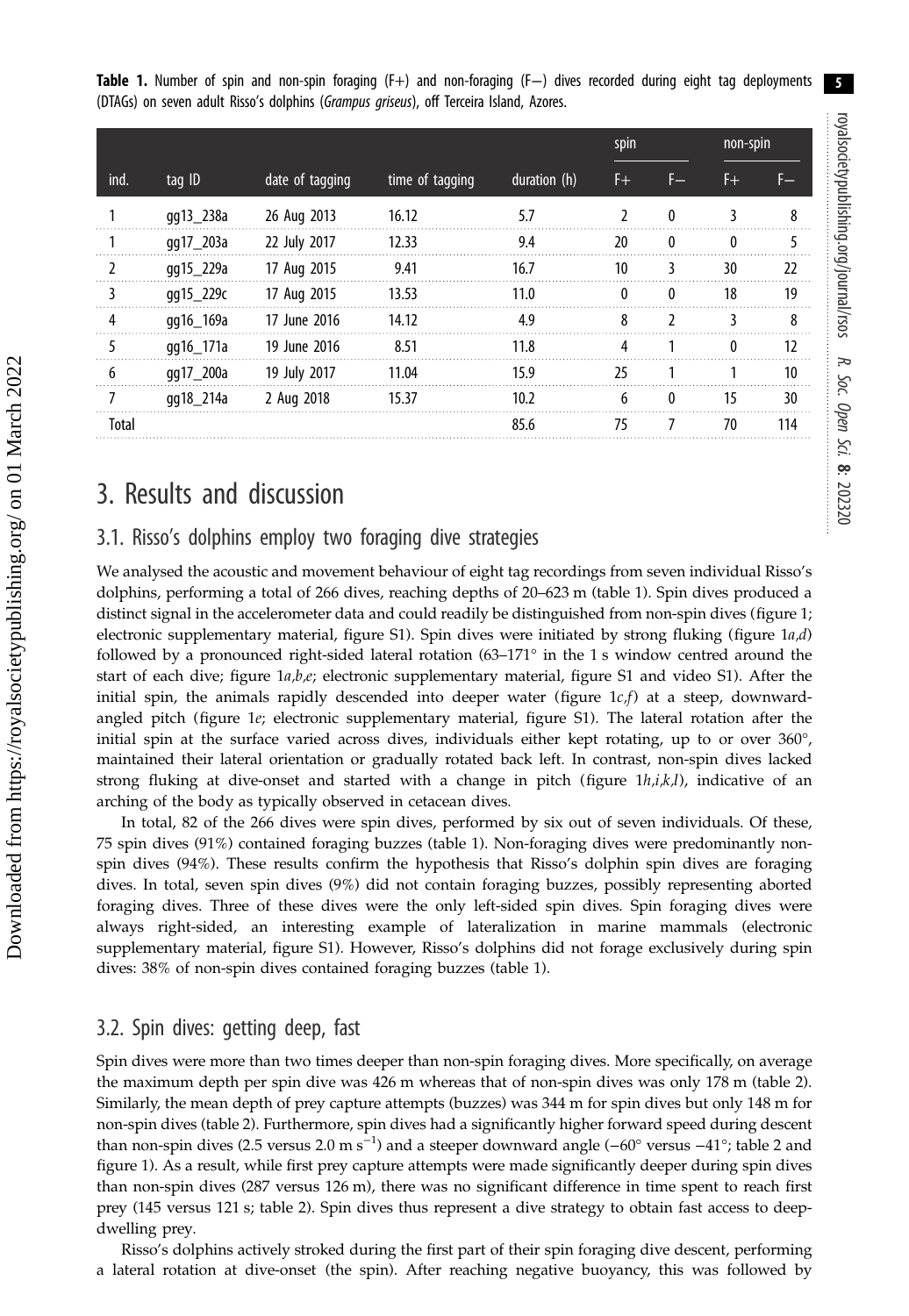6

<span id="page-6-0"></span>Table 2. Characteristics of adult Risso's dolphin (Grampus griseus) spin and non-spin foraging dives. Values represent mean (±s.d.) per dive, and GLMM test results for significance of difference between spin and non-spin dives and bouts. MSA: minimum specific acceleration (m s<sup>-2</sup>; mean for 5 s pre- and 5 s post-dive-onset). IDI: inter-dive-interval.

|                             | foraging $(F+)$ |                   | <b>GLMM</b> results |        |                  |
|-----------------------------|-----------------|-------------------|---------------------|--------|------------------|
|                             | non-spin $(S-)$ | spin $(S+)$       | estimate (s.e.)     | t      | $\boldsymbol{p}$ |
| dive time (min)             | 6.4(1.6)        | 9.6(2.1)          | 3.0(0.4)            | 7.8    | < 0.0001         |
| maximum depth (m)           | 177.8 (76)      | 425.7 (132)       | 265.0 (20.9)        | 12.7   | < 0.0001         |
| descent speed (m $s^{-1}$ ) | 1.98(0.4)       | 2.47(0.5)         | 0.7(0.1)            | 7.0    | < 0.0001         |
| ascent speed (m $s^{-1}$ )  | 2.18(0.4)       | 2.30(0.4)         | 0.3(0.1)            | 3.9    | 0.0001           |
| descent angle (degrees)     | $-41.4(16.5)$   | $-59.9(13.5)$     | $-18.4(3.1)$        | $-6.0$ | < 0.0001         |
| ascent angle (degrees)      | 46.5(16.1)      | 68.6 (11.0)       | 23.1(2.8)           | 8.3    | < 0.0001         |
| mean pre-MSA (m $s^{-2}$ )  | 0.64(0.17)      | 1.99(0.97)        | 1.0(0.1)            | 8.2    | < 0.0001         |
| mean post-MSA (m $s^{-2}$ ) | 0.80(0.21)      | $1.00$ $(0.55)$ . | 0.1(0.1)            | 1.9    | 0.06             |
| $IDI$ (min)                 | 10.0(4.8)       | 14.7(3.6)         | 4.8(0.9)            | 5.6    | 0.0002           |
| no. buzz                    | 5.5(3.5)        | 10.7(7.9)         | 5.4(1.2)            | 4.4    | 0.0001           |
| depth start clicking (m)    | 15.5(9.7)       | 90.2(76.5)        | 92.1 (10.8)         | 8.6    | < 0.0001         |
| time to start clicking (s)  | 7.7(3.9)        | 35.6(26.6)        | 31.3(3.7)           | 8.3    | < 0.0001         |
| foraging time in dive (%)   | 42 (23)         | 49 (16)           | 7.3(3.2)            | 2.3    | 0.03             |
| buzz depth (m)              | 148.1 (56.7)    | 344.2 (122.9)     | 196.8 (18.1)        | 10.8   | < 0.0001         |
| depth first buzz (m)        | 126.1(55.5)     | 287.0 (129.6)     | 154.3 (20.5)        | 7.5    | < 0.0001         |
| time to first buzz (s)      | 120.5(71.6)     | 144.8 (60.9)      | 23.5(11.5)          | 2.1    | 0.053            |
| inter-buzz-interval (s)     | 45.8 (45.5)     | 49.8 (40.9)       | 4.0(7.3)            | 0.5    | 0.59             |
| buzz rate bout $(min^{-1})$ | 0.7(0.2)        | 0.9(0.6)          | 0.3(0.2)            | 1.4    | 0.17             |

effortless gliding (sinking, no fluking effort; [figure 1\)](#page-3-0), often including additional, slow rotation (mean (s.d.) 1.2 (1.2) rotations during glide descent). Gliding is a common strategy among deep divers, serving to conserve cost of transport [\[9,](#page-9-0)[29,30](#page-10-0)]. The animals resumed stroking at the onset of active foraging (first buzz; electronic supplementary material, figure S2). Rapid descent was matched with enhanced ascent speed and angle, as compared to non-spin dives, enabling a larger portion of the dive to be spent foraging (49 versus 42% in spin and non-spin dives; table 2). Gliding, with possible slow rotation (mean (s.d.) 0.7 (0.9) rotations), was also performed during non-spin dive descents, following initial stroking and up to the first prey capture attempt [\(figure 1](#page-3-0); electronic supplementary material, figure S2). The marked exhalation at onset of the spin dive (electronic supplementary material, video S1) suggests that individuals also release air volume to further reduce buoyancy. Combined, these data indicate that during spin dives, individuals aim to initiate their glide with as high as possible speed, in order to descend as quickly as possible.

Spin dives were only employed to reach deep prey. Moreover, during spin dives, Risso's dolphins did not probe surface waters for prey and only started biosonar prey search (clicking) at an average depth of 90 m at 36 s into the descent. This is significantly deeper (90 versus 16 m) and significantly later (36 versus 8 s; table 2) than the near-surface start of clicking during non-spin foraging dives. These observations confirm the finding that Risso's dolphins plan their target foraging zone, prior to dive-onset [\(figure 1\)](#page-3-0) [[14](#page-10-0)].

#### 3.3. Spin dive energetics

Whereas spin dives were significantly longer than non-spin dives (9.6 versus 6.4 min; table 2), both dive type durations remained well within the species' calculated aerobic dive limit (cADL; 14.8–16.2 min for adults [\[11](#page-9-0)]), with a comparable relationship between dive duration and IDI across dive types (mode: IDI =  $1.3\times$ dive duration). Thus, Risso's dolphins mainly foraged aerobically, a strategy maximizing animal longterm foraging efficiency [\[29\]](#page-10-0). As identified by the MSA, a proxy for energy expenditure, the spin is a brief but energetically costly rotation-sprint. MSA just prior to dive-onset was 2.0 m s−<sup>2</sup> for spin dives but only 0.6 m s−<sup>2</sup> for non-spin dives [\(figure 1](#page-3-0) and table 2). The rate of oxygen consumption is predicted to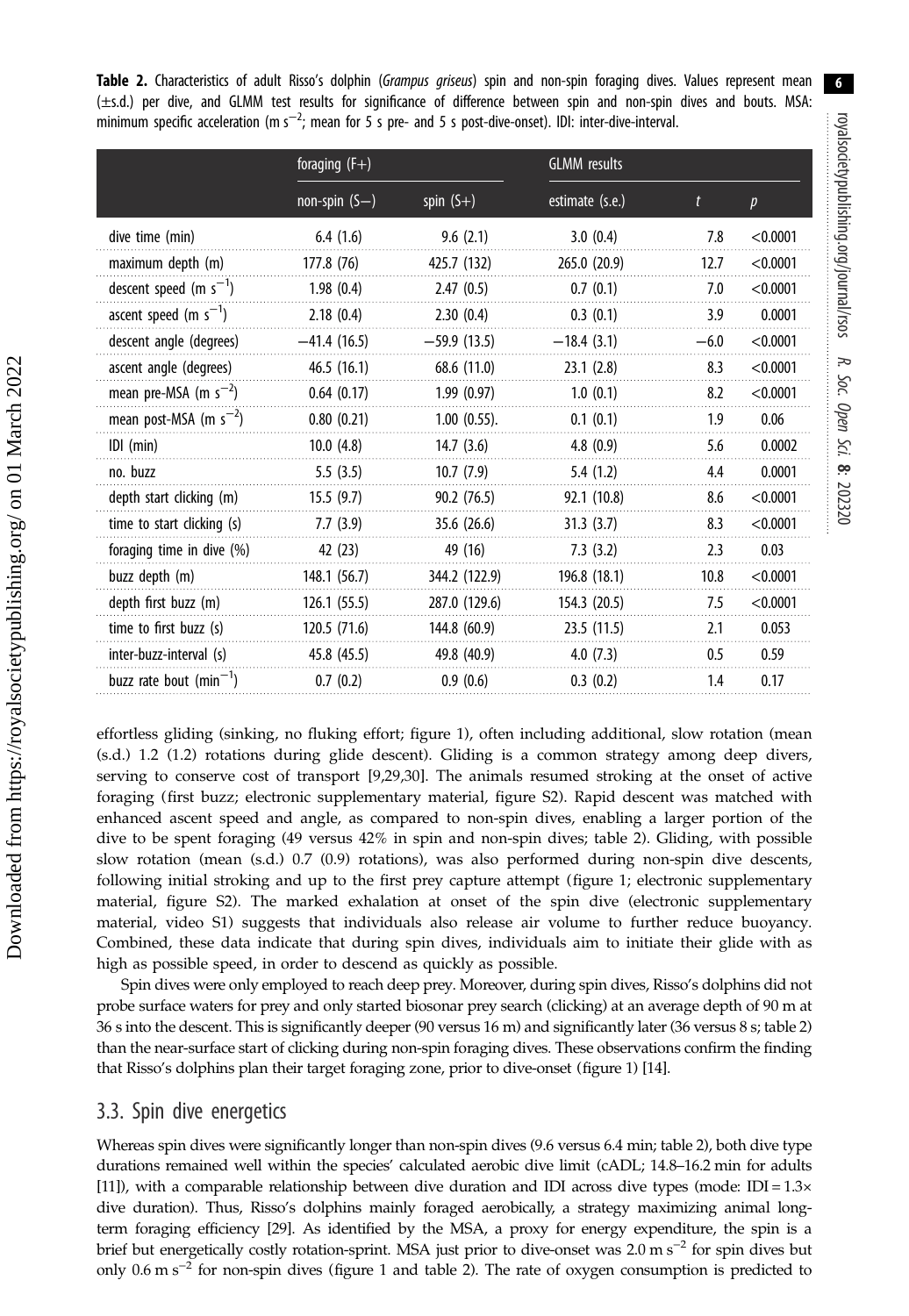<span id="page-7-0"></span>

Figure 2. Risso's dolphin foraging dives track the diel vertical migration of the deep scattering layer (DSL). Diel pattern of  $(a)$  the number of spin and non-spin foraging dives of the tagged individuals (tag data; orange circles: number of tagged individuals), (b) the proportion of observation records with spin dives (visual observation data; orange circles: number of observations (obs)), (c) depth of prey capture attempts, as identified by buzzes of the tagged individuals, tracks the depth of the DSL (blue layers, showing the depth contour of the upper and lower DSL). (a) Timing of tag records (10.00–03.00) is determined by the period of tag attachments; (b) period of visual observation records (7.00–21.00) is confined to daylight hours. Note: (b)  $n = 5$  and  $n = 6$ visual observations at 7.00 and 21.00.

increase cubically with swim speed [\[4](#page-9-0)]. Consequently, energetically costly behaviours such as high motility and sprint are rarely encountered during transit. Their use would require augmented, reliable energetic rewards from prey ('spend more—gain more' [[31](#page-10-0)]). To minimize cost of transport, dive strategies in most cetacean species are characterized by low speeds during transit, in combination with periods of gliding [\[9,](#page-9-0)[30](#page-10-0)–[33](#page-10-0)]. The spin dive deviates from this strategy, by adding a short but dynamic surface spin to increase overall descent speed [\(figure 1](#page-3-0); electronic supplementary material, figure S2), allowing for quick arrival and more time to be spent at depth.

## 3.4. Foraging Risso's dolphins trace the deep scattering layer

Dolphins preferred shallow nocturnal foraging, starting around dusk. In total, 76% of foraging dives recorded on the tags were performed after 21.00. Less common occurrence of daytime foraging (10% of foraging dives recorded on the tags) was confirmed by the visual observation records (figure 2a,b). Spin dives were observed from morning to late afternoon, with clearly higher rates of occurrence around dusk and dawn (figure 2b). Foraging Risso's dolphins actively targeted, and traced, the deep scattering layer (DSL; figure 2c). DSLs occur throughout the world's oceans and represent high-density aggregations of multiple taxonomic groups, including cetacean prey (e.g. fish, cephalopods and crustaceans) [\[34,35\]](#page-10-0). Two main DSLs were observed in the area, showing typical patterns of diel vertical migration [\[34,36\]](#page-10-0): a lower DSL situated approximately 500–700 m deep during daytime and an upper, narrower DSL situated at approximately 400 m depth. Animals from both layers migrated to surface waters around dawn (figure 2c). Risso's dolphin foraging dive depth closely traced the diel variation in DSL depth, facilitated through adjustment of their foraging strategy. Individuals showed a marked shift from predominant daytime use of deep spin dives (9.00–21.00; spin dives: 92% of total foraging dives) to the use of shallow, non-spin dives around dusk (later than 21.00; non-spin dives: 63% of total foraging dives) (figure 2a). Only 6% of non-spin foraging dives were performed during daylight hours.

Switching between dive types appears to be an established strategy employed by Risso's dolphins to reach prey layers at different depth zones (figure 2, [\[15,16](#page-10-0)]). Risso's dolphins off Santa Catalina Island, California, foraging in an entirely different ecological setting, showed regular switches between shallow and deep foraging throughout the day, across four static or migratory scattering layers, centred around 50–425 m. In spite of the differences in distribution of foraging effort over the day, and in target prey fields between the two areas, individuals observed off California also significantly increased descent angle and forward speed, and doubled their prey capture attempts when switching from shallow to deep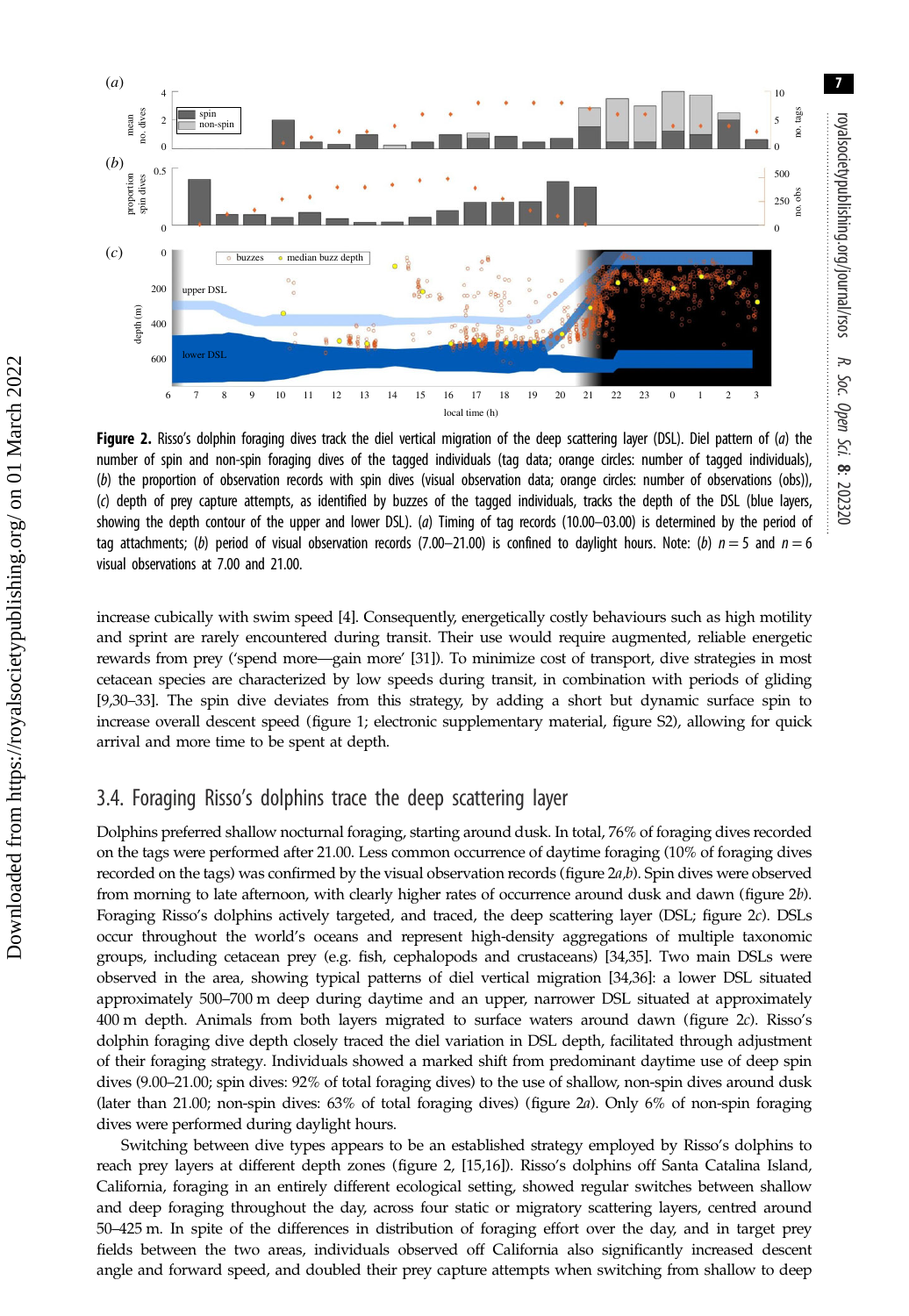8



Figure 3. Potential foraging gain of Risso's dolphin spin and non-spin foraging bouts. The number of prey capture attempts (buzzes) per hour of foraging effort identify comparable foraging rates between spin and non-spin foraging bouts (linear regression; spin bout:  $R^2 = 0.74$ ,  $p = 0.002$ ; non-spin bout:  $R^2 = 0.76$ ,  $p < 0.0001$ ).

dives [\[11](#page-9-0),[15](#page-10-0)]. Whereas the presence of spins was not mentioned, visual observations confirmed that individuals off California perform similar spin dives as at the Azores (F.V. July–September 2011–2014, personal observation).

#### 3.5. Benefits of deep dives?

Fish predators of the DSL commonly trace its diel movement [[37\]](#page-10-0). The few delphinid predators that have been reported to prey on the DSL, however, predominantly target the shallow night-time period [\[35,38](#page-10-0)]. To also enable exploitation of the deep-dwelling DSL, Risso's dolphins have evolved the spin dive strategy. Spin dives effectively minimize the transit time from the surface to deep prey layers, facilitating deep mesopelagic foraging. Deep and long dives, however, are energetically costly [[4](#page-9-0)], which is further augmented by applying sprints. As central place foragers, Risso's dolphins can only accommodate longer, more costly travel if this is balanced with enhanced energetic return from their prey [\[39,40](#page-10-0)]. The benefit of deep foraging zones may lie in the near-doubling of prey capture attempts in spin versus non-spin foraging dives (number of buzzes: 10.7 versus 5.5; [table 2](#page-6-0)), suggesting the presence of bountiful prey at depth. Ample foraging opportunity on deep-dwelling prey could balance a high-cost travel strategy. Foraging, however, typically occurred in bouts of multiple consecutive foraging dives  $(N = 24$  bouts, comprising 2-15 dives, duration: 9-221 min). IDIs were significantly longer between spin dives than between non-spin dives (14.7 versus 10.0 min, [table 2](#page-6-0)). This suggests that spin dives require a longer recuperation period than non-spin dives. The rate of prey capture attempts did not differ significantly between foraging bouts comprising spin dives and bouts of non-spin dives (0.9 versus 0.7 buzzes per bout-minute; [table 2](#page-6-0) and figure 3). Hence, over multiple dives, the significantly enhanced foraging potential of a spin dive was counterbalanced by the longer duration and IDI of spin versus non-spin dives [\(table 2](#page-6-0)). The rate of prey capture attempts did not differ significantly between spin and non-spin dives, suggesting comparable target prey fields (inter-buzz-interval: 50 versus 46 s; [table 2](#page-6-0)). Conversely, the targeting of significantly larger or more calorific prey during deeper dives would probably result in a marked increase in prey search and handling times (increased inter-buzz-interval) and reduced overall capture rates, as demonstrated by deep versus shallow foraging on few versus many prey in pilot whales (Globicephala macrorhynchus) [\[41](#page-10-0)]. If Risso's dolphins indeed forage on similar prey while tracing the diel vertical migration of the DSL, the rate of prey encounter during the foraging bout may be the 'currency' that is optimized, driving foraging decisions such as foraging onset and dive strategy choice [\[3\]](#page-9-0).

The leading hypothesis for the existence of the high-biomass aggregations of the DSL is that it offers protection from visual predators [[37](#page-10-0),[42](#page-10-0)]. Cetaceans, however, commonly forage using sound (echolocation) [[8\]](#page-9-0) and do not depend on light to capture prey. Still, whereas Risso's dolphins can exploit the DSL throughout the day, individuals showed a preference for deep foraging around dusk and dawn [\(figure 2](#page-7-0)a,b). This timing is associated with the respective upward and downward migration of the DSL. It indicates that for deep dives, Risso's dolphins may specifically target periods during which their ectothermic cephalopod prey shows pronounced shifts in behaviour, school density and physiological capabilities. Environmental conditions (e.g. temperature, light) and cephalopod schooling behaviour vary as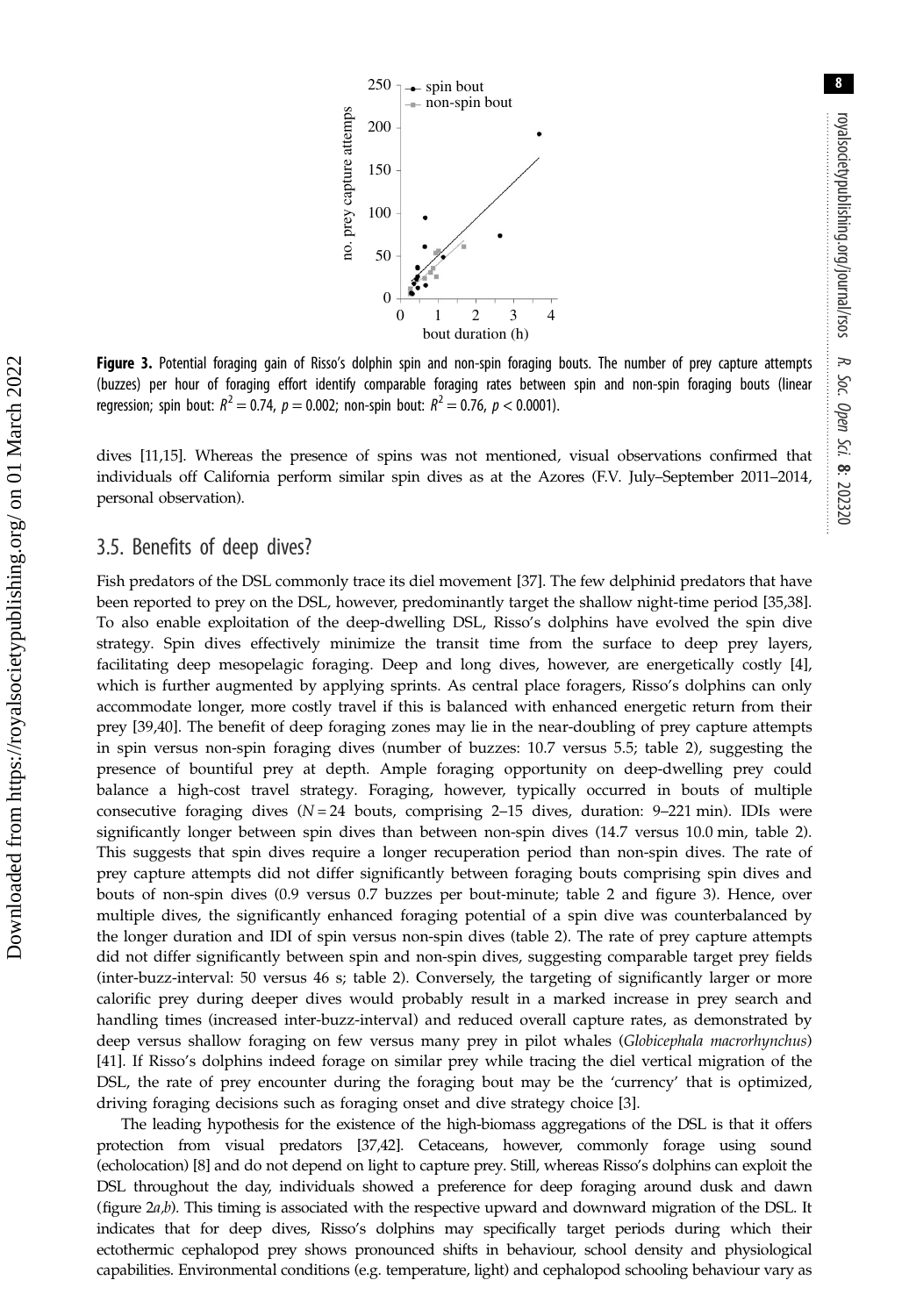<span id="page-9-0"></span>a function of depth and time of day. This modulates their catchability through variation in escape responses, density and vigilance [\[43](#page-10-0)–[45\]](#page-10-0). In line with these expectations, both spin and non-spin dive buzz rates were significantly higher during dusk, than during daytime (18.6 versus 10.3 buzzes per minute for spin dives; GLMM, estimate (s.e.): 4.1 (2.1),  $t = 2.0$ ,  $p = 0.05$ ) and night-time (8.6 versus 4.9 buzzes per minute for non-spin dives; estimate (s.e.) = 1.8 (0.9),  $t = 2.1$ ,  $p = 0.04$ ), respectively. Around dusk, cephalopod prey transitions from predator-avoidance behaviour to migration, while still residing in relatively high densities and in colder waters that constrain its capacity for swift escape. Conversely, around dawn, prey enters colder waters prior to reaching its refuge [\[44](#page-10-0)]. The daily vertical migrations may therefore represent pivotal periods during which the higher costs of transport to remote layers are counterbalanced by ease of prey capture.

## 4. Conclusion

Whereas Risso's dolphins off the Azores were mostly nocturnal foragers benefitting from near-surface prey, they have evolved an energetic spin dive strategy to effectively target deep-dwelling prey. Energetically costly manoeuvres and sprints are typically employed by predators during the final stages of a hunt, when energetic reward of prey capture is imminent [\[25](#page-10-0),[41,46\]](#page-10-0). By contrast, Risso's dolphins used high-cost manoeuvres at the onset of travel to remote prey. This signifies that individuals performing spin dives can rely on sufficient energetic return, possibly from being able to target a dependable, dense and high-biomass prey layer such as the DSL. Our findings shed new light on how air-breathing marine predators can maintain optimal foraging performance when targeting remote prey and actively plan access to deep-sea resources. Risso's dolphin proficient exploitation of both near-surface and deep-sea prey signifies the role of cetaceans as key drivers of oceanic food web dynamics, and reveals a direct ecological linkage between deep and shallow systems.

Data accessibility. Data supporting this manuscript are accessible in the Dryad Digital Repository at: [https://doi.org/10.](https://doi.org/10.5061/dryad.c2fqz6173) [5061/dryad.c2fqz6173.](https://doi.org/10.5061/dryad.c2fqz6173) The data are provided in the electronic supplementary material [\[47](#page-10-0)].

Authors' contributions. F.V., O.A.K. and M.G.O. conceptualized the study and designed methodology; F.V., M.G.O., O.A.K. and A.C.M.K. conducted the investigation process; O.A.K. and F.V. performed formal analysis; O.A.K., F.V. and E.H.M.S. drafted the manuscript; F.V., J.H. and E.H.M.S. provided scientific supervision and acquired funding; D.P.N. provided essential resources; all authors critically revised the manuscript. All authors gave final approval for publication and agree to be held accountable for the work performed therein.

Competing interests. The authors declare no competing interests.

Funding. This work was supported by the Office of Naval Research, USA (ONR; award nos. N00014-15-1-2341 and N00014-17-1-2715) and by the Dutch Research Council (NWO; Veni grant no. 016.Veni.181.086).

Acknowledgements. We gratefully acknowledge the support of all field team members, in particular Charlotte Curé, Ricardo Antunes, Luis Barcelos, Stacy DeRuiter, Francisco Reis, Ricardo Fernandes and the OceanEmotion team, and Sanne Hessing for aid in acoustic analysis. We thank Prof. Peter Tyack for the use of tagging equipment, Brandon Southall (SEA) for collaboration with the SOCAL-BRS project, Prof. Eduardo Brito de Azevedo and Francisco Reis (ITTAA, University of the Azores) for use of the research vessel Atlantida, and Profs. Rosalina Gabriel, Paolo Borges and Joao Pedro Barreiros of GBA (CE3C), University of the Azores for their collaboration.

# **References**

- 1. Danovaro R et al. 2020 Ecological variables for developing a global deep-ocean monitoring and conservation strategy. Nat. Ecol. Evol. 4, 181–192. ([doi:10.1038/s41559-019-1091-z\)](http://dx.doi.org/10.1038/s41559-019-1091-z)
- 2. Heithaus MR, Frid A, Wirsing AJ, Worm B. 2008 Predicting ecological consequences of marine top predator declines. Trends Ecol. Evol. 23, 202–210. ([doi:10.1016/j.tree.2008.01.003](http://dx.doi.org/10.1016/j.tree.2008.01.003))
- 3. Hazen EL, Friedlaender AS, Goldbogen JA. 2015 Blue whales (Balaenoptera musculus) optimize foraging efficiency by balancing oxygen use and energy gain as a function of prey density. Sci. Adv. 1, e1500469. ([doi:10.1126/sciadv.](http://dx.doi.org/10.1126/sciadv.1500469) [1500469\)](http://dx.doi.org/10.1126/sciadv.1500469)
- 4. Kooyman GL. 2009 Diving physiology. In Encyclopedia of marine mammals, pp. 327–332. Amsterdam, The Netherlands: Elsevier Ltd.
- 5. Gallon SL, Sparling CE, Georges JY, Fedak MA, Biuw M, Thompson D. 2007 How fast does a seal swim? Variations in swimming behaviour under differing foraging conditions. J. Exp. Biol. 210, 3285–3294. ([doi:10.1242/jeb.007542](http://dx.doi.org/10.1242/jeb.007542))
- 6. Thompson D, Fedak MA. 2001 How long should a dive last? A simple model of foraging decisions by breath-hold divers in a patchy environment. Anim. Behav. 61, 287–296. ([doi:10.1006/anbe.2000.1539](http://dx.doi.org/10.1006/anbe.2000.1539))
- 7. Martin Lopez LM, Miller PJ, Aguilar de Soto N, Johnson M. 2015 Gait switches in deep-diving beaked whales: biomechanical strategies for long-duration dives. J. Exp. Biol. 218, 1325–1338. ([doi:10.1242/jeb.106013](http://dx.doi.org/10.1242/jeb.106013))
- 8. Johnson M, Madsen PT, Zimmer WMX, De Soto NA, Tyack PL. 2004 Beaked whales echolocate

on prey. Proc. R. Soc. B 271, 383–386. ([doi:10.](http://dx.doi.org/10.1098/rsbl.2004.0208) [1098/rsbl.2004.0208](http://dx.doi.org/10.1098/rsbl.2004.0208))

- 9. Williams TM, Davis RW, Fuiman LA, Francis J, Le Boeuf BJ, Horning M, Calambokidis J, Croll DA. 2000 Sink or swim: strategies for cost-efficient diving by marine mammals. Science 288, 133–136. ([doi:10.1126/science.288.5463.133](http://dx.doi.org/10.1126/science.288.5463.133))
- 10. Arranz P et al. 2016 Discrimination of fast clickseries produced by tagged Risso's dolphins (Grampus griseus) for echolocation or communication. J. Exp. Biol. 219, 2898–2907. [\(doi:10.1242/jeb.144295\)](https://doi.org/10.1242/jeb.144295)
- 11. Arranz P et al. 2019 Diving behavior and finescale kinematics of free-ranging Risso's dolphins foraging in shallow and deep-water habitats. Front. Ecol. Evol. 7, 1–15. ([doi:10.3389/fevo.](http://dx.doi.org/10.3389/fevo.2019.00053) [2019.00053](http://dx.doi.org/10.3389/fevo.2019.00053))